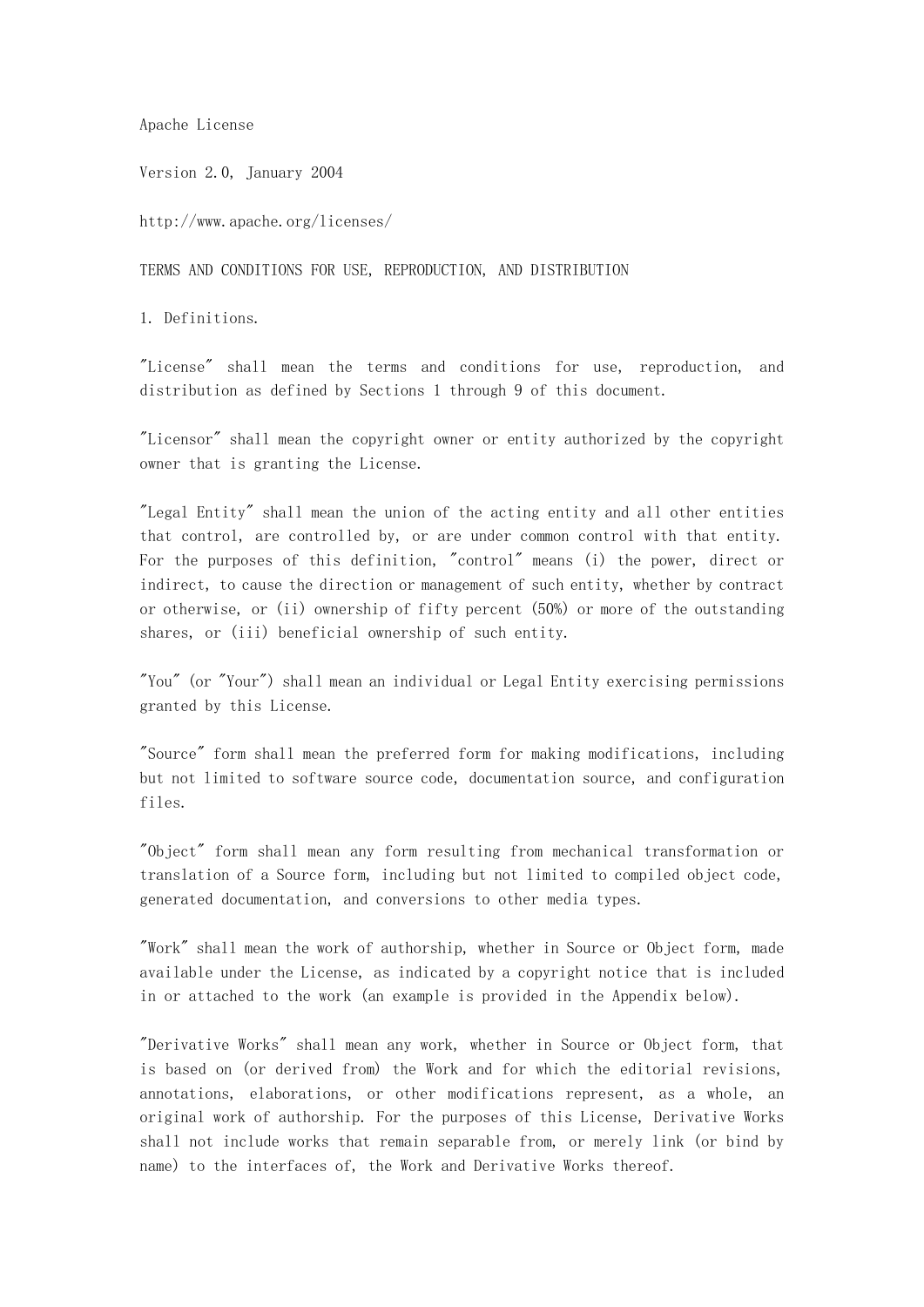"Contribution" shall mean any work of authorship, including the original version of the Work and any modifications or additions to that Work or Derivative Works thereof, that is intentionally submitted to Licensor for inclusion in the Work by the copyright owner or by an individual or Legal Entity authorized to submit on behalf of the copyright owner. For the purposes of this definition, "submitted" means any form of electronic, verbal, or written communication sent to the Licensor or its representatives, including but not limited to communication on electronic mailing lists, source code control systems, and issue tracking systems that are managed by, or on behalf of, the Licensor for the purpose of discussing and improving the Work, but excluding communication that is conspicuously marked or otherwise designated in writing by the copyright owner as "Not a Contribution."

"Contributor" shall mean Licensor and any individual or Legal Entity on behalf of whom a Contribution has been received by Licensor and subsequently incorporated within the Work.

2. Grant of Copyright License. Subject to the terms and conditions of this License, each Contributor hereby grants to You a perpetual, worldwide, nonexclusive, no-charge, royalty-free, irrevocable copyright license to reproduce, prepare Derivative Works of, publicly display, publicly perform, sublicense, and distribute the Work and such Derivative Works in Source or Object form.

3. Grant of Patent License. Subject to the terms and conditions of this License, each Contributor hereby grants to You a perpetual, worldwide, non-exclusive, nocharge, royalty-free, irrevocable (except as stated in this section) patent license to make, have made, use, offer to sell, sell, import, and otherwise transfer the Work, where such license applies only to those patent claims licensable by such Contributor that are necessarily infringed by their Contribution(s) alone or by combination of their Contribution(s) with the Work to which such Contribution(s) was submitted. If You institute patent litigation against any entity (including a cross-claim or counterclaim in a lawsuit) alleging that the Work or a Contribution incorporated within the Work constitutes direct or contributory patent infringement, then any patent licenses granted to You under this License for that Work shall terminate as of the date such litigation is filed.

4. Redistribution. You may reproduce and distribute copies of the Work or Derivative Works thereof in any medium, with or without modifications, and in Source or Object form, provided that You meet the following conditions:

You must give any other recipients of the Work or Derivative Works a copy of this License; and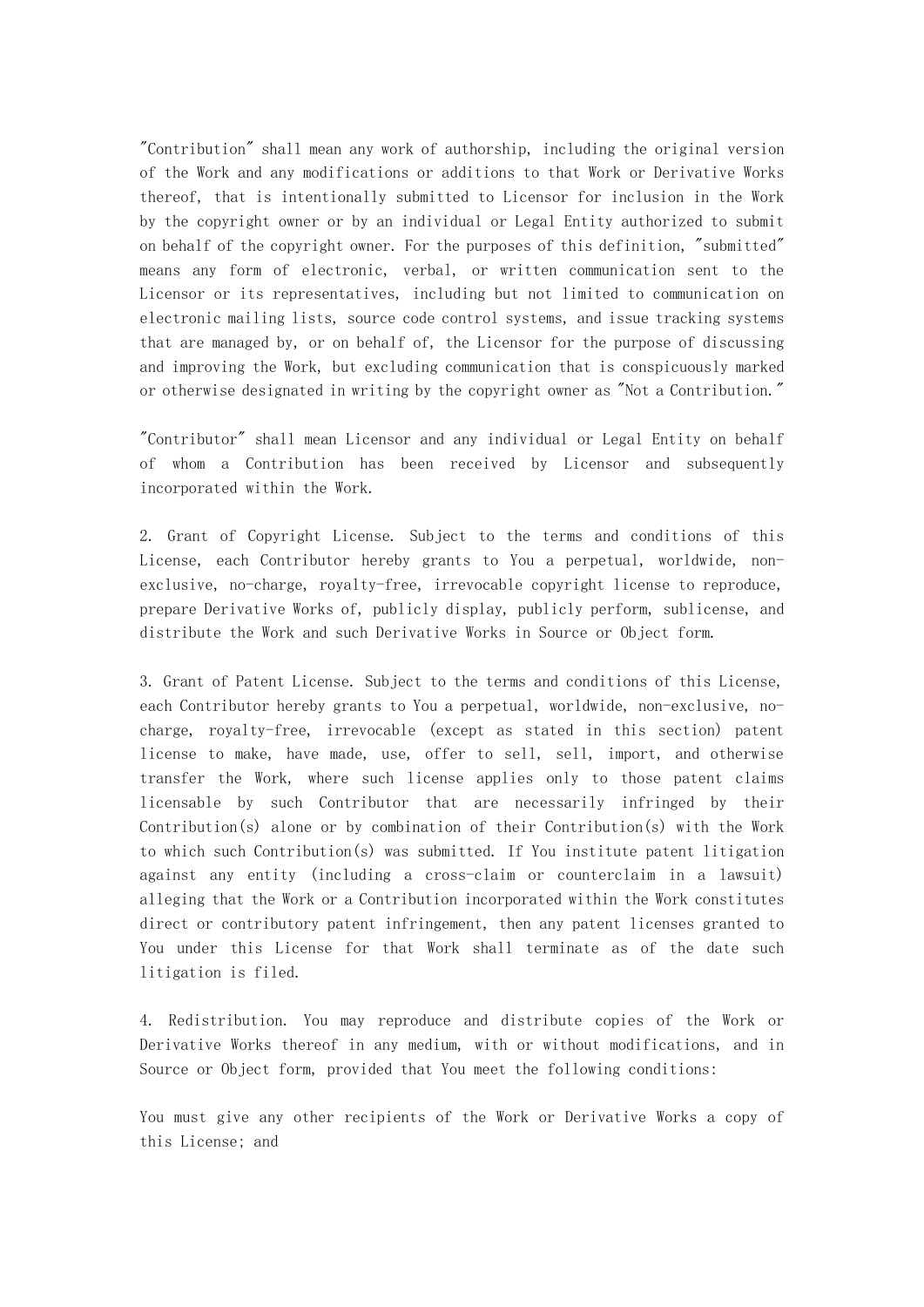You must cause any modified files to carry prominent notices stating that You changed the files; and

You must retain, in the Source form of any Derivative Works that You distribute, all copyright, patent, trademark, and attribution notices from the Source form of the Work, excluding those notices that do not pertain to any part of the Derivative Works; and

If the Work includes a "NOTICE" text file as part of its distribution, then any Derivative Works that You distribute must include a readable copy of the attribution notices contained within such NOTICE file, excluding those notices that do not pertain to any part of the Derivative Works, in at least one of the following places: within a NOTICE text file distributed as part of the Derivative Works; within the Source form or documentation, if provided along with the Derivative Works; or, within a display generated by the Derivative Works, if and wherever such third-party notices normally appear. The contents of the NOTICE file are for informational purposes only and do not modify the License. You may add Your own attribution notices within Derivative Works that You distribute, alongside or as an addendum to the NOTICE text from the Work, provided that such additional attribution notices cannot be construed as modifying the License. You may add Your own copyright statement to Your modifications and may provide additional or different license terms and conditions for use, reproduction, or distribution of Your modifications, or for any such Derivative Works as a whole, provided Your use, reproduction, and distribution of the Work otherwise complies with the conditions stated in this License.

5. Submission of Contributions. Unless You explicitly state otherwise, any Contribution intentionally submitted for inclusion in the Work by You to the Licensor shall be under the terms and conditions of this License, without any additional terms or conditions. Notwithstanding the above, nothing herein shall supersede or modify the terms of any separate license agreement you may have executed with Licensor regarding such Contributions.

6. Trademarks. This License does not grant permission to use the trade names, trademarks, service marks, or product names of the Licensor, except as required for reasonable and customary use in describing the origin of the Work and reproducing the content of the NOTICE file.

7. Disclaimer of Warranty. Unless required by applicable law or agreed to in writing, Licensor provides the Work (and each Contributor provides its Contributions) on an "AS IS" BASIS, WITHOUT WARRANTIES OR CONDITIONS OF ANY KIND, either express or implied, including, without limitation, any warranties or conditions of TITLE, NON-INFRINGEMENT, MERCHANTABILITY, or FITNESS FOR A PARTICULAR PURPOSE. You are solely responsible for determining the